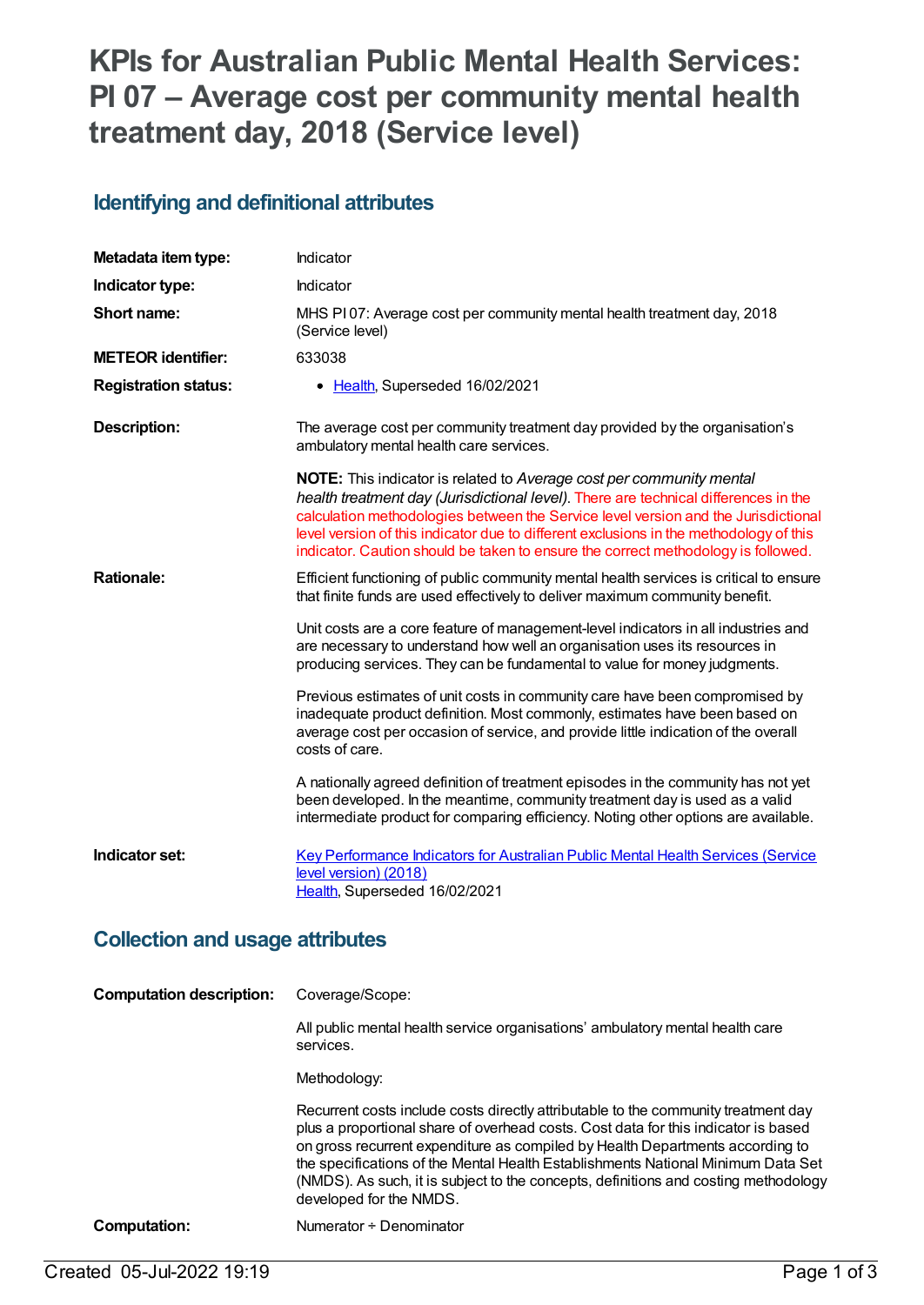| Numerator:      | Total of the mental health service organisation's recurrent expenditure on<br>ambulatory mental health care services within the reference period. |
|-----------------|---------------------------------------------------------------------------------------------------------------------------------------------------|
| Denominator:    | Total number of community treatment days provided by the organisation's<br>ambulatory mental health care services within the reference period.    |
| Disaggregation: | Service variables: target population                                                                                                              |
|                 | Consumer attributes: nil                                                                                                                          |

### **Representational attributes**

| <b>Representation class:</b> | Mean (average)  |
|------------------------------|-----------------|
| Data type:                   | Monetary amount |
| Unit of measure:             | Currency        |
| Format:                      | <b>N[NNN]</b>   |
|                              |                 |

### **Indicator conceptual framework**

| Framework and | <b>Efficient</b> |
|---------------|------------------|
| dimensions:   |                  |

#### **Accountability attributes**

| Benchmark:                                         | Levels at which the indicator can be useful for benchmarking:                                                                                                                                              |
|----------------------------------------------------|------------------------------------------------------------------------------------------------------------------------------------------------------------------------------------------------------------|
|                                                    | $\bullet$ service unit<br>• mental health service organisation<br>• regional group of services<br>• state/territory.                                                                                       |
| Further data development /<br>collection required: | This indicator can be accurately constructed using the Mental Health<br>Establishments NMDS and the Community Mental Health Care NMDS.                                                                     |
| Other issues caveats:                              | Contact duration data is needed for a more sophisticated cost modelling<br>methodology.                                                                                                                    |
|                                                    | Casemix adjustment is needed to interpret variation between organisations to<br>distinguish consumer and provider factors.                                                                                 |
|                                                    | Further development of national funding models, including episode-based or<br>casemix models will enable more meaningful measurement.                                                                      |
|                                                    | There is a need for considerable development of costing within mental health (for<br>example the inclusion/exclusion of teaching and research expenditure and costing<br>according to actual service use). |
|                                                    | Accurate reporting at levels above that of mental health service organisation<br>requires unique state-wide patient identifiers which are not currently available in all<br>jurisdictions.                 |
| <b>Source and reference attributes</b>             |                                                                                                                                                                                                            |

| Reference documents: | National Mental Health Performance Subcommittee (NMHPSC) 2013. Key<br>Performance Indicators for Australian Public Mental Health Services, 3rd edn. |
|----------------------|-----------------------------------------------------------------------------------------------------------------------------------------------------|
|                      | Canberra: NMHPSC                                                                                                                                    |

## **Relational attributes**